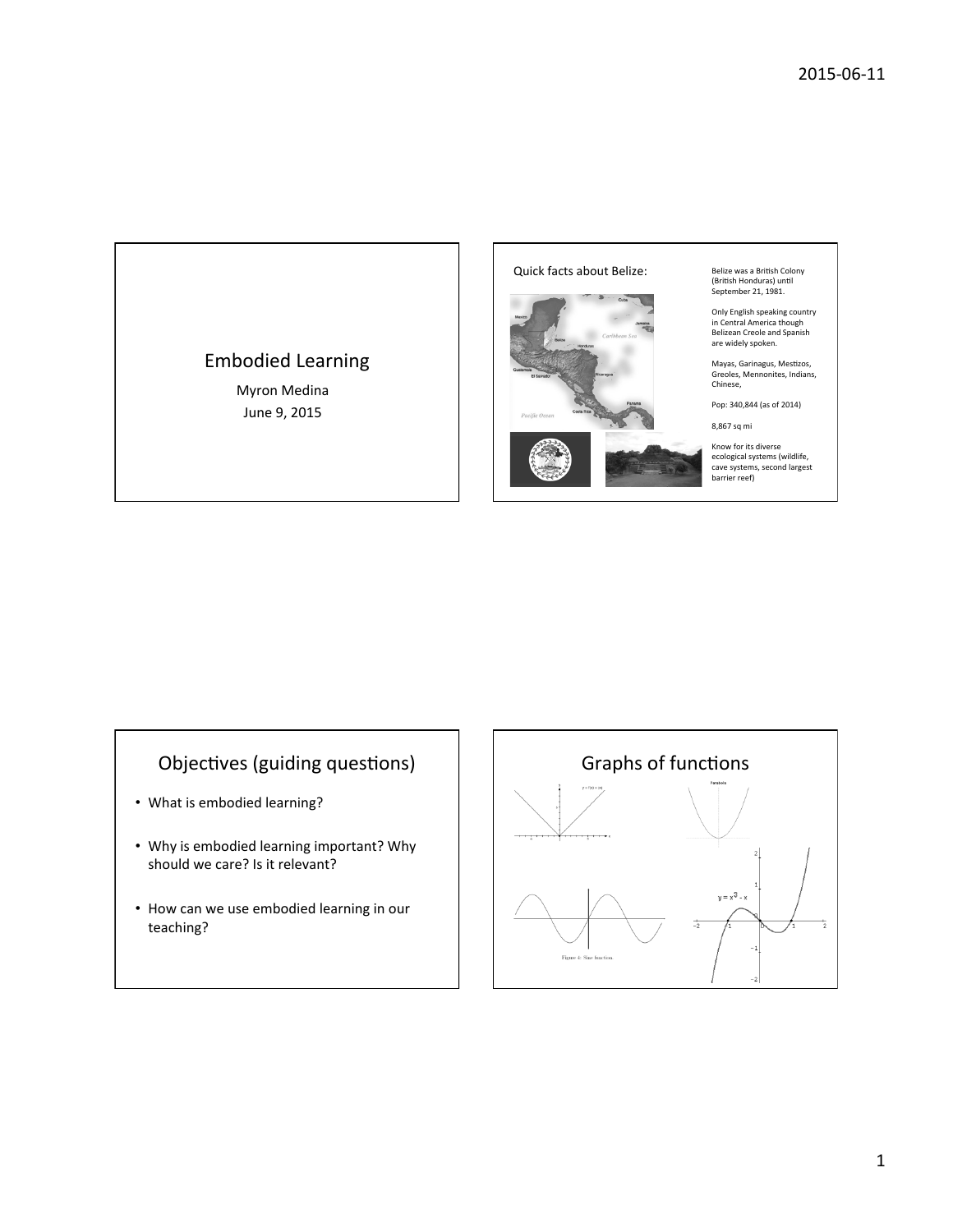

| <b>Embodied Learning</b> |                                                                                   | <b>Active Learning</b> |                                                                     |
|--------------------------|-----------------------------------------------------------------------------------|------------------------|---------------------------------------------------------------------|
| a.                       | Your using your senses to generate a<br>'felt' experience                         |                        | a. Your body is somewhat engaged, if at<br>all.                     |
| b.                       | Emphasis is on 'human' sense making                                               |                        | b. There is a degree of separation                                  |
| C.                       | Think performance, movement (yoga,<br>dance). Think rhythm (music).               |                        | between what your doing and having<br>an emotional felt experience. |
|                          | d. We create understandings by virtue of<br>what we feel and experience using our | $\mathsf{C}$           | Use of movement and rhythm is often<br>overlooked.                  |
|                          | hodies.                                                                           |                        | d. Mind-body is often treated as                                    |
| e.                       | Your Body is your learning instrument                                             |                        | separate, a split. (e.g. seeing vs. being<br>the graph)             |

## Why embodied learning?



- We often overlook the use of the body in teaching and learning.
- Refusal to acknowledge the body leads to an impoverished understanding of human connections in teaching and learning. (e.g. an impoverished pedagogy of mathematics as neutral, universal, wholly abstract, and disembodied).